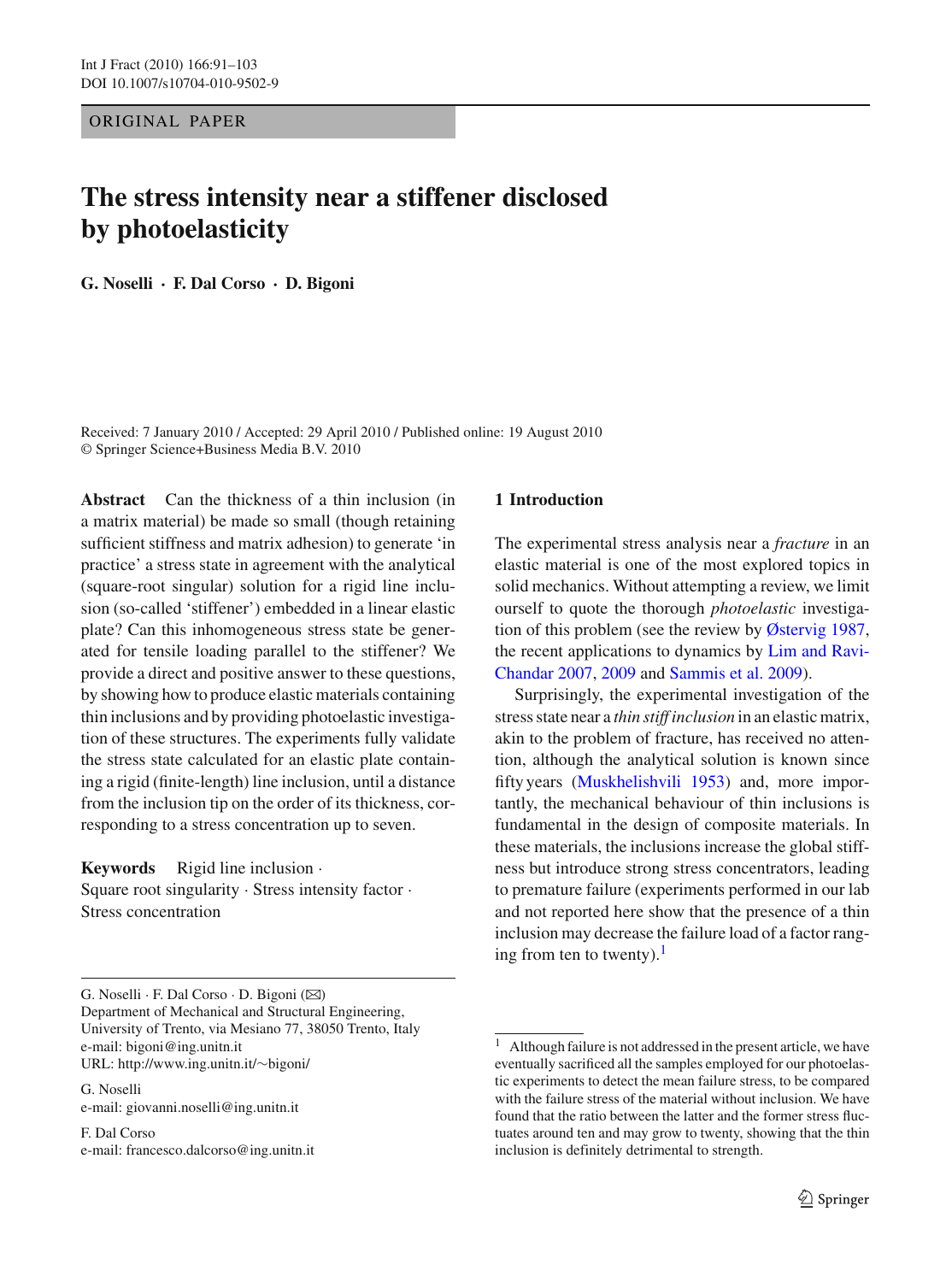Compared to a crack, the thin rigid inclusion model poses new problems [as first noticed by [Dal Corso et al.](#page-12-5) [\(2008\)](#page-12-5)], so that, while the chief difficulty of experimental fracture mechanics is the realization of a sufficiently sharp crack tip in a sufficiently stiff matrix, a thin inclusion should be realized sufficiently: (i) thin, (ii) stiff, (iii) adherent to the matrix material, in which (iv) residual stresses should be negligible; moreover, (v) the presence of the inclusion (rigid when compared to the matrix stiffness) introduces a dependence on the matrix Poisson's ratio, so that plane stress and plane strain correspond to different in-plane stress distributions.[2](#page-1-0)

A first, qualitative, approach to the problem has been attempted by [Dal Corso et al.](#page-12-5) [\(2008\)](#page-12-5), so that the purpose of the present paper is: (i) to describe a technique to obtain photoelastic materials 'sufficiently' free of residual-stress and embedding 'sufficiently' thin, stiff, adherent metallic inclusions, (ii) to present results of photoelastic experiments on this material, (iii) to provide systematic and quantitative comparison with both asymptotic and full-field elastic solutions.

The achievement of result (i) is less trivial than it might appear, since the matrix material has to be prepared 'soft enough' to eliminate residual stresses in the vicinity of the rigid inclusion. The fact that the matrix material is soft, implies that a nonlinear dependence of the refraction tensor on the stress state plays a role in interpreting the experiments. Therefore, we have employed a simplified version of a nonlinear theory of photoelasticity in which we have assumed a linear stress/strain response together with a nonlinear dependence of the refraction tensor on the stress, which has been proposed on the basis of our experimental data. As a result, the experiments show an excellent agreement with theoretical prediction, fully substantiating the rigid-line inclusion (so-called 'stiffener') model, Fig. [1.](#page-2-0) Moreover, the stress field in the vicinity of the stiffener tip (Fig. [2\)](#page-3-0) is shown to follow with great precision the linear elastic asymptotic solution until a distance comparable with the stiffener thickness (0.1 mm), where the maximum measured stress concentration (the ratio between stress at a point and the remote applied stress) results to be equal to seven.

#### **2 Non-linear photoelasticity**

We begin assuming a nonlinear hyperelastic behaviour, isotropic in the unloaded state, so that the constitutive equation can be written in terms of a strain energy density  $W(\varepsilon_1, \varepsilon_2, \varepsilon_3)$ , function of the principal logarithmic (or 'true') strains  $\varepsilon_i$  ( $i = 1, 2, 3$ ), from which the Kirchhoff stress **K**, defined in terms of Cauchy stress *σ* and *J* , determinant of the deformation gradient **F**, as

$$
\mathbf{K} = J\boldsymbol{\sigma}, \qquad J = \exp(\varepsilon_1 + \varepsilon_2 + \varepsilon_3), \tag{1}
$$

is given by [\(Ogden 1984\)](#page-12-6)

<span id="page-1-1"></span>
$$
\mathbf{K} = \frac{\partial W}{\partial \varepsilon_1} \mathbf{v}_1 \otimes \mathbf{v}_1 + \frac{\partial W}{\partial \varepsilon_2} \mathbf{v}_2 \otimes \mathbf{v}_2 + \frac{\partial W}{\partial \varepsilon_3} \mathbf{v}_3 \otimes \mathbf{v}_3, \quad (2)
$$

where  $\mathbf{v}_i$  ( $i = 1, 2, 3$ ) are the unit vectors defining the principal Eulerian axes. In terms of nominal stress  $\sigma^{(n)}$ , defined as

$$
\sigma^{(n)} = \mathbf{F}^{-1}\mathbf{K},\tag{3}
$$

Equation [\(2\)](#page-1-1) becomes

<span id="page-1-2"></span>
$$
\sigma^{(n)} = \frac{1}{\lambda_1} \frac{\partial W}{\partial \varepsilon_1} \mathbf{u}_1 \otimes \mathbf{v}_1 + \frac{1}{\lambda_2} \frac{\partial W}{\partial \varepsilon_2} \mathbf{u}_2 \otimes \mathbf{v}_2 + \frac{1}{\lambda_3} \frac{\partial W}{\partial \varepsilon_3} \mathbf{u}_3 \otimes \mathbf{v}_3,
$$
(4)

where  $\lambda_i$  (*i* = 1, 2, 3) are the stretches and  $\mathbf{u}_i$  (*i* = 1, 2, 3) are the unit vectors defining the principal Lagrangean axes. Note that the logarithmic strains and the stretches are related by  $\varepsilon_i = \log \lambda_i (i = 1, 2, 3)$ .

For an elastic material, isotropic in the unloaded state, the refraction symmetric second-order tensor **n** can be expressed as an isotropic function of the Cauchy<br>stress  $\sigma$ ,<br> $\mathbf{n} = \hat{\mathbf{n}}(\sigma)$ , (5) stress *σ*,

$$
\mathbf{n} = \widehat{\mathbf{n}}(\sigma),\tag{5}
$$

so that the principle of material frame indifference requires<br>  $\hat{\mathbf{n}}(\sigma) = \mathbf{Q}^T \hat{\mathbf{n}} (\mathbf{Q} \sigma \mathbf{Q}^T) \mathbf{Q},$ (6) quires

$$
\widehat{\mathbf{n}}(\sigma) = \mathbf{Q}^T \widehat{\mathbf{n}}(\mathbf{Q}\sigma \mathbf{Q}^T) \mathbf{Q},\tag{6}
$$

for every rotation tensor **Q**. As a consequence, the func- $\hat{\mathbf{n}}(\sigma)$  =<br>for ever<br>tion  $\hat{\mathbf{n}}$ tion  $\hat{\mathbf{n}}$  has to be isotropic, so that the representation

<span id="page-1-0"></span><sup>2</sup> Other problems (not investigated in the present article) raised by the stiffener model are related to the near-reinforcement failure behaviour. One of these [mentioned by [Dal Corso et al.](#page-12-5) [\(2008](#page-12-5))] is that the hoop-stress criterion of fracture mechanics does not rule the near-stiffener failure. Another problem is that the criticality of the stress intensity factor cannot directly be related to any energy associated to a 'fracture *advance*', although the stress intensity factor still remains a measure of the severity of the fields and therefore a higher stress intensity factor is related to an earlier near-stiffener fracture *nucleation*. A final problem is related to the fact that a stiffener may *buckle*, when subject to compressive parallel load.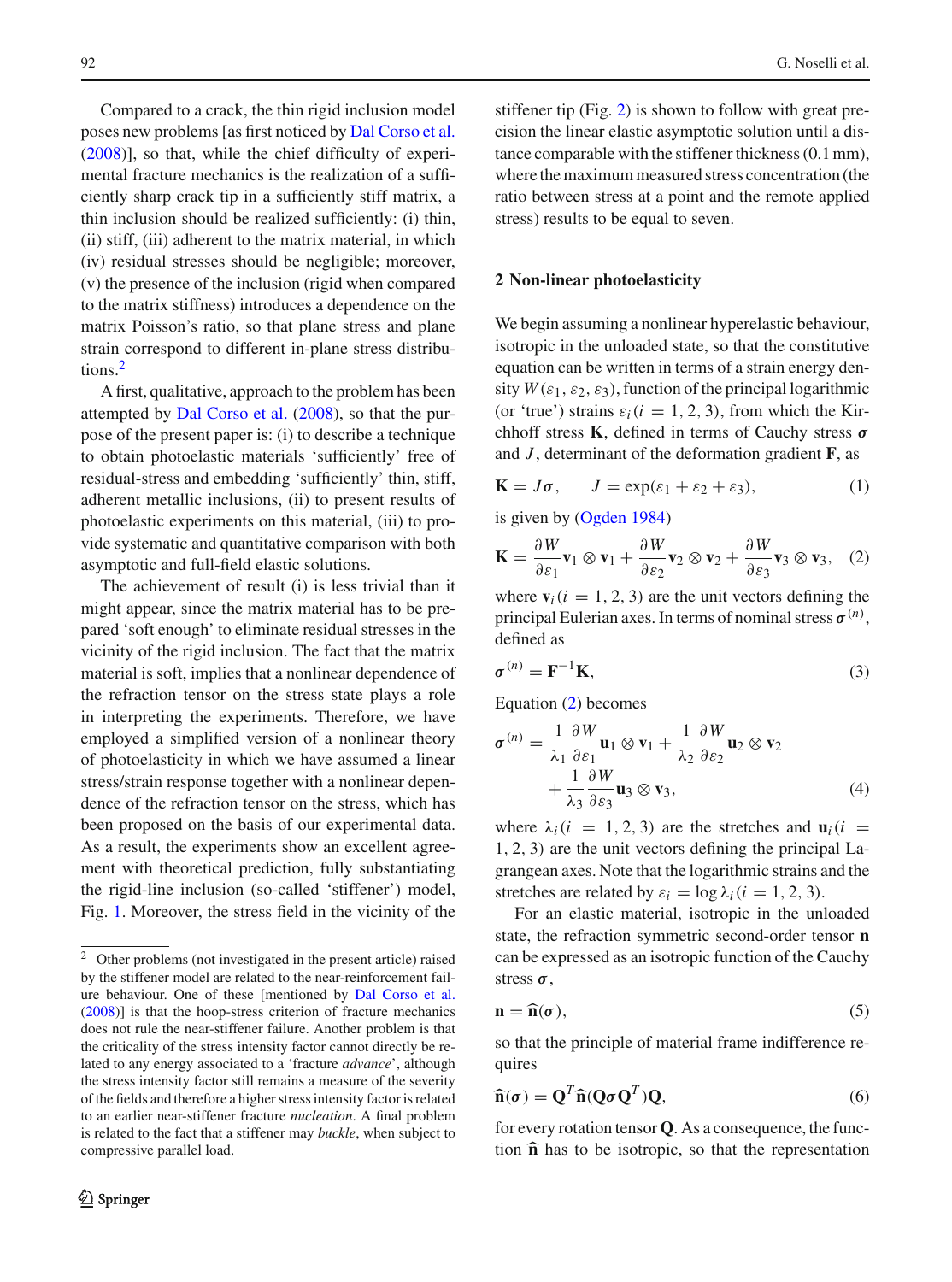

<span id="page-2-0"></span>**Fig. 1** Photoelastic fringes revealing the stress field near a thin line inclusion (0.1mm thick steel platelet) embedded in an elastic matrix (a two-component 'soft' epoxy resin) loaded at remote stress  $\sigma_{xx}^{\infty} = 0.116 \text{ MPa}$ , compared to the elastic solution

(in plane strain, with Poisson's ratio equal to 0.45). The image is the composition of three different photos taken for different stiffener lengths  $(2l = {20, 30, 40}$  mm), scaled down according to self-similarity in order to provide the same stress fields

theorems [\(Wang 1970](#page-12-7)) imply that it can be expressed as

<span id="page-2-1"></span>
$$
\mathbf{n} = \alpha \mathbf{I} + \beta \boldsymbol{\sigma} + \gamma \boldsymbol{\sigma}^2,\tag{7}
$$

where  $\alpha$ ,  $\beta$  and  $\gamma$  are arbitrary functions of the invariants of *σ*.

Our experiments (detailed later) suggest that the nonlinear law [\(7\)](#page-2-1) can be simplified by assuming  $\gamma = 0$ . Moreover, it is instrumental (to immediately recover the nomenclature used in the linear theory) to re-define  $\alpha$  and  $\beta$  in the following way

$$
\alpha = n_0 + c_2 \text{tr}\sigma, \qquad \beta = c_1 - c_2,\tag{8}
$$

where  $n_0$  is the refraction index for the unstressed material, *c*<sup>1</sup> and *c*<sup>2</sup> are constant in the linear theory, but in general arbitrary functions of the invariants of *σ*. The refraction tensor [\(7\)](#page-2-1) becomes

<span id="page-2-2"></span>
$$
\mathbf{n} = (n_0 + c_2 \text{tr}\boldsymbol{\sigma})\mathbf{I} + (c_1 - c_2)\boldsymbol{\sigma}.
$$
 (9)

Restricting attention to plane (stress or strain) condition, the angular phase shift  $\Delta$  between the two refracted components of the incident light (with wavelength  $\lambda$  and orthogonal to the plane defining the plane condition) is given by

$$
\Delta = \frac{2\pi t}{\lambda} (n_I - n_{II}),\tag{10}
$$

where *t* is the current out-of-plane thickness of the material element under consideration,  $(n_I - n_{II})$  is the difference of the in-plane principal components of the refraction tensor, that using Eq. [\(9\)](#page-2-2) becomes

$$
n_I - n_{II} = (c_1 - c_2) \Delta \sigma, \qquad (11)
$$

where  $\Delta \sigma = \sigma_I - \sigma_{II}$  is the in-plane principal stress difference. Therefore, the isochromatic fringe order  $N = \Delta/2\pi$  is given by

<span id="page-2-3"></span>
$$
N = \frac{t}{\lambda}(c_1 - c_2)\Delta\sigma.
$$
 (12)

In the linear theory, the material fringe constant  $f_{\sigma}$ 

$$
f_{\sigma} = \frac{\lambda}{c_1 - c_2},\tag{13}
$$

is introduced, that in our case becomes a function of the stress invariants, so that the fringe order  $(12)$  is given by

<span id="page-2-4"></span>
$$
N = \frac{t}{f_{\sigma}} \Delta \sigma,\tag{14}
$$

corresponding to the well-known law of linear photoelasticity when  $f_{\sigma}$  and *t* are assumed to be constants, but in the nonlinear theory under consideration they are related to the *current* values of *t*,  $f_{\sigma}$  and  $\Delta \sigma$ .

Equation [\(14\)](#page-2-4) can be rewritten in terms of nominal quantities (i.e. referred to the undeformed configuration) as

<span id="page-2-6"></span>
$$
N = \frac{t_0}{f_{\sigma}^{(n)}} \Delta \sigma^{(n)},\tag{15}
$$

where  $t_0$  is the undeformed thickness,  $\Delta \sigma^{(n)}$  is the nominal in-plane principal stress difference and  $f_{\sigma}^{(n)}$  is the nominal material fringe parameter. Note that  $f_{\sigma}^{(n)}$  and  $f_{\sigma}$  are related through the following equation

<span id="page-2-5"></span>
$$
f_{\sigma}^{(n)} = \frac{\lambda_1 \lambda_2 \Delta \sigma^{(n)}}{\sigma_I^{(n)} \lambda_1 - \sigma_{II}^{(n)} \lambda_2} f_{\sigma}.
$$
 (16)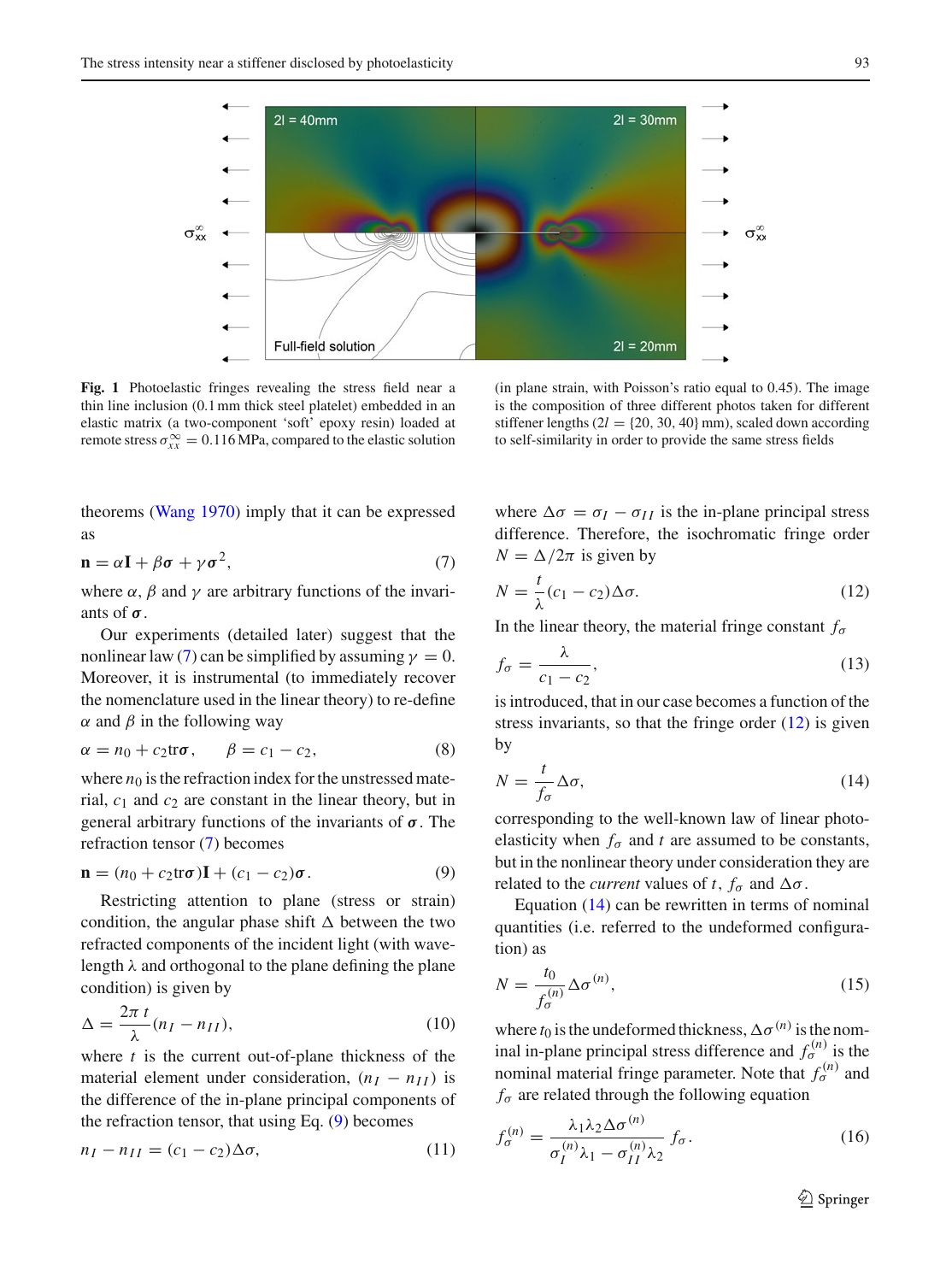The parameters  $f_{\sigma}^{(n)}$  and  $f_{\sigma}$ , functions of the stress, have to be obtained experimentally. To this purpose, we have performed uniaxial stress experiments (in the way described in Sect. [4.2\)](#page-6-0), employing homogeneous dogbone shaped samples cut from each of the samples pre-pared with the inclusion (and described in Sect. [4.2\)](#page-6-0).<sup>[3](#page-3-1)</sup>

In a uniaxial stress test, where  $\sigma_2 = \sigma_3 = \sigma_2^{(n)}$  $\sigma_3^{(n)} = 0$  and  $\lambda_2 = \lambda_3 = t/t_0$ , Eq. [\(16\)](#page-2-5) becomes

$$
f_{\sigma}^{(n)} = \frac{t}{t_0} f_{\sigma},\tag{17}
$$

a simple relation which is of great help in measuring  $f_{\sigma}^{(n)}$  and  $f_{\sigma}$  as functions only of the applied stress  $\sigma_1$ . The uniaxial stress experiments have revealed a viscous behaviour of the two-component epoxy resin employed for photoelasticity, so that the experiments have been performed at controlled load applied in discrete steps, with a waiting time of 5 min before reading displacements and performing the subsequent loading step. The true and nominal stress behaviours, respectively versus conventional and logarithmic deformation, are shown in Figs. [3](#page-3-2) and [4,](#page-3-3) the former showing the locking in tension typical of rubber-like materials. Note that one curve (sample S1) is slightly stiffer than the others, due to a spurious oscillation in the temperature during polimerization of the sample.

Turning now the attention to the optical properties, we have measured the isochromatic fringe order *N* (using the so-called 'Tardy compensation procedure', see [Dally and Riley 1965\)](#page-12-8), together with the nominal stress  $\sigma_1^{(n)}$  and the longitudinal and transversal stretches  $\lambda_1$ and  $\lambda_2 = \lambda_3$ . From these data, Eq. [\(15\)](#page-2-6) allows to calculate  $f_{\sigma}^{(n)}$  as a function of the in-plane nominal stress difference, and then  $f_{\sigma}$  is given by Eq. [\(16\)](#page-2-5) as a function of the true stress. Results are plotted in Figs. [5](#page-4-0) and [6.](#page-4-1)

The experimental results for the true quantities reported in Fig. [5](#page-4-0) are described by the law

<span id="page-3-4"></span>
$$
f_{\sigma} = 0.214 + 0.024 |\Delta \sigma|^{3/2} \text{ [N/mm]}, \tag{18}
$$

while the results in terms of nominal quantities, reported in Fig. [6](#page-4-1) and more important for our subsequent calculations, are fitted by the law the state in terms of<br>i. 6 and more imposes, are fitted by t<br>exp  $\left(-c \left| \Delta \sigma^{(n)} \right| \right)$ 

<span id="page-3-5"></span>
$$
f_{\sigma}^{(n)} = a + b \left\{ \exp \left( -c \left| \Delta \sigma^{(n)} \right| \right) - 1 \right\},\tag{19}
$$



<span id="page-3-0"></span>**Fig. 2** In-plane principal stress difference  $\Delta \sigma$  along the stiffener line: comparison between photoelastic experiment with monochromatic light and the full-field and asymptotic elastic solutions, for remote stress  $\sigma_{xx}^{\infty} = 0.116 \text{ MPa}$ . A detail of the region near to the (*right*) stiffener tip has been captured using an optical microscope (photo reported in the *inset*), so that a great number (twenty) of fringes have been detected, until a distance from the tip of the same order of magnitude of the stiffener thickness (0.1mm). A stress concentration of seven is visible



<span id="page-3-2"></span>**Fig. 3** Mechanical properties: applied true (Cauchy) stress σ*<sup>I</sup>* versus true (logarithmic) deformation ε*l* . Experimental data obtained with a uniaxial test at controlled load



<span id="page-3-3"></span>**Fig. 4** Mechanical properties: applied nominal stress  $\sigma_I^{(n)}$  versus conventional deformation ε*c*. Experimental data obtained with a uniaxial test at controlled load

<span id="page-3-1"></span><sup>&</sup>lt;sup>3</sup> The geometry of dog-bone shaped samples has been taken according to the specific ASTM standards ASTM D 638-98 'Standard Test Method for Tensile Properties of Plastics' (Test specimen TYPE IV).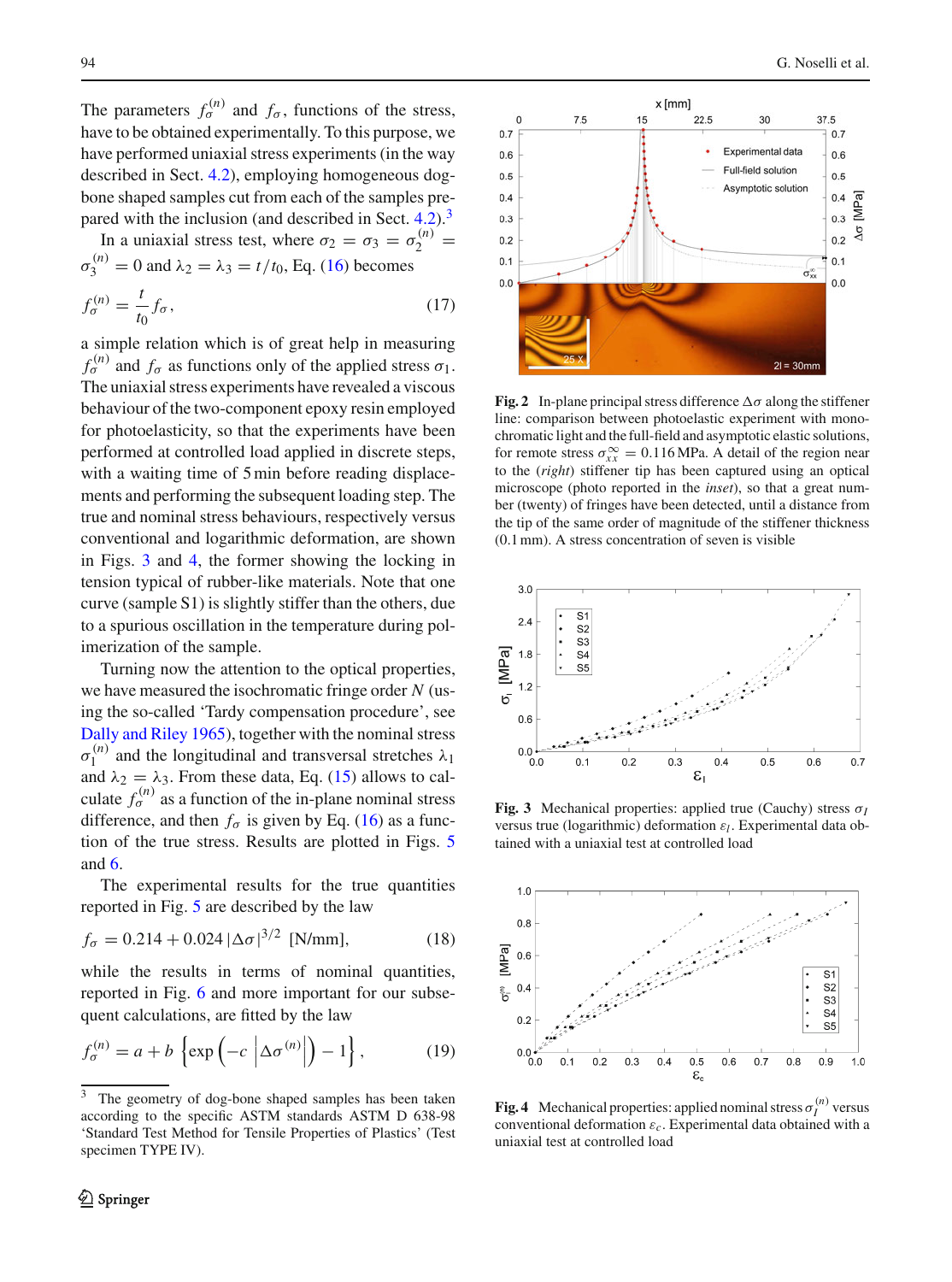

<span id="page-4-0"></span>**Fig. 5** Optical properties: true material fringe parameter  $f_{\sigma}$  versus true principal stress difference  $\Delta \sigma$ . Experimental data and proposed law, Eq. [\(18\)](#page-3-4)



<span id="page-4-1"></span>**Fig. 6** Optical properties: nominal material fringe parameter  $f_{\sigma}^{(n)}$  versus nominal principal stress difference  $\Delta \sigma^{(n)}$ . Exper-imental data and proposed law, Eq. [\(19\)](#page-3-5) with the coefficients [\(20\)](#page-4-2)

where  $a, b$  and  $c$  are constants, so that the nominal material fringe parameter  $f_{\sigma}^{(n)}$  becomes a function of where *a*, *b* and *c* are constants, so material fringe parameter  $f_{\sigma}^{(n)}$  becompted the *in-plane maximum shear stress*  $\Delta \sigma^{(n)} \big| / 2.$ 

Our experiments indicate the following values for the coefficients in Eq. [\(19\)](#page-3-5)

<span id="page-4-2"></span>
$$
a = 0.214
$$
 [N/mm],  $b = 0.038$  [N/mm],  
 $c = 3.245$  [mm<sup>2</sup>/N], (20)

which provide the nonlinear function of stress plotted in Fig. [6](#page-4-1) to fit the experimental data.

We finally remark that the linearization of the con-stitutive Eqs. [\(2\)](#page-1-1) [or [\(4\)](#page-1-2)] and of the optical law  $(14)$  [or  $(15)$ ] leads to the usual setting of linear photoelasticity. However, the stress/strain mechanical problem and the optical problem are decoupled, so that there are no conceptual difficulties in linearizing the former and keeping nonlinear the latter. In fact, in the following we will show that the optimal interpretation of experiments leads us to the use of the linear theory of elasticity for the determination of the stress fields, so that

 $\Delta \sigma = \Delta \sigma^{(n)}$ , employed together with the nonlinear Eq. [\(19\)](#page-3-5) for the optical behaviour of the material.

### **3 Linear elastic solution for a stiffener**

It is instrumental now to recall the solution for a rigid line inclusion embedded in a linear elastic matrix. To this purpose, we assume generalized plane conditions, so that the displacement field is defined as

$$
u_x = u_x(x, y), \t u_y = u_y(x, y), \t(21)
$$

from which the in-plane deformations  $\varepsilon_{\alpha\beta}$  ( $\alpha$ ,  $\beta$ ) *x*, *y*) can be obtained as

<span id="page-4-3"></span>
$$
\varepsilon_{xx} = \frac{\partial u_x}{\partial x}, \quad \varepsilon_{yy} = \frac{\partial u_y}{\partial y}, \quad \varepsilon_{xy} = \frac{1}{2} \left( \frac{\partial u_x}{\partial y} + \frac{\partial u_y}{\partial x} \right). \tag{22}
$$

For a linear elastic isotropic material, the relation between deformations [\(22\)](#page-4-3) and stresses  $\sigma_{\alpha\beta}$  ( $\alpha$ ,  $\beta$  = *x*, *y*) is given by the in-plane constitutive equations,

<span id="page-4-4"></span>
$$
\varepsilon_{xx} = \frac{(\kappa + 1)\sigma_{xx} + (\kappa - 3)\sigma_{yy}}{8\mu},
$$
  
\n
$$
\varepsilon_{yy} = \frac{(\kappa + 1)\sigma_{yy} + (\kappa - 3)\sigma_{xx}}{8\mu},
$$
  
\n
$$
\varepsilon_{xy} = \frac{\sigma_{xy}}{2\mu},
$$
\n(23)

where  $\mu$  represents the shear modulus and

<span id="page-4-6"></span>
$$
\kappa = \begin{cases} 3 - 4\nu, & \text{for plane strain,} \\ \frac{3 - \nu}{1 + \nu}, & \text{for plane stress,} \end{cases}
$$
 (24)

where  $\nu \in (-1, 1/2)$  is the Poisson's ratio. Note that  $\kappa = 1$  in the limit case of incompressible material under plane strain.

A rigid line inclusion of length 2 *l*, aligned parallel to and centered at the origin of the *x*-axis, is considered perfectly bonded to an elastic matrix defined by the constitutive Eq.  $(23)$ . The presence of such inclusion introduces boundary conditions on the line where the inclusion lies (different from those corresponding to a crack), that can be distinguished in:

• kinematical boundary conditions (expressing the fact that, for points belonging to the inclusion line, the displacements field consists in a generic rigidbody motion)

<span id="page-4-5"></span>
$$
u_x(\xi, 0) = u_x(0, 0),
$$
  
\n
$$
u_y(\xi, 0) = u_y(0, 0) + \omega_S \xi, \quad \forall |\xi| < l,
$$
\n(25)

 $\mathcal{D}$  Springer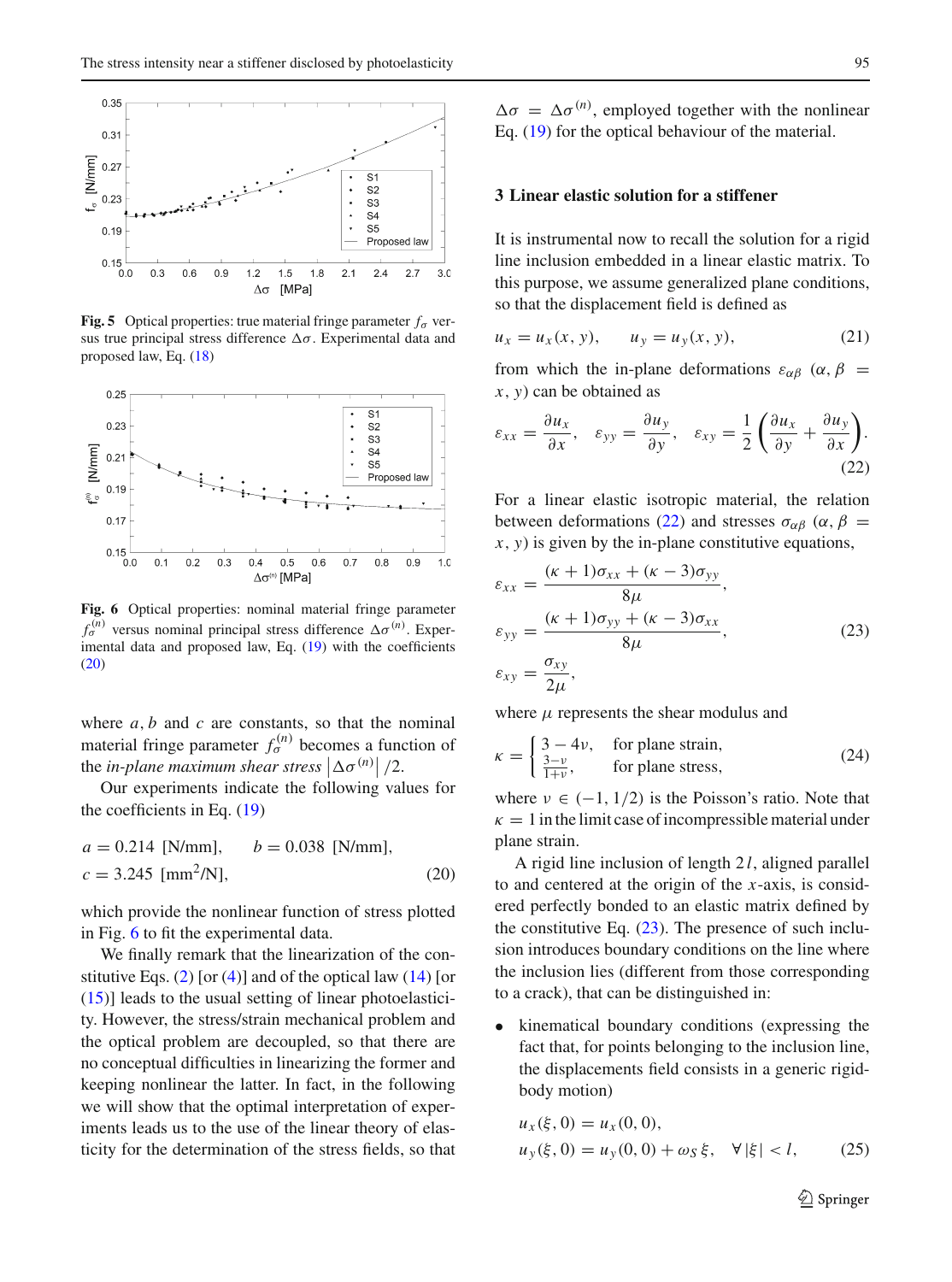where  $u_x(0,0)$ ,  $u_y(0,0)$  represent the unknown generic displacements of the mid-point of the inclusion and  $\omega_s$  a rigid-body rotation;

statical boundary conditions (expressing the fact that the resultant forces on the rigid line inclusion have to be null in order to satisfy equilibrium)

<span id="page-5-2"></span>
$$
\int_{-l}^{l} [[\sigma_{xy}(\xi, 0)]] d\xi = 0, \quad \int_{-l}^{l} [[\sigma_{yy}(\xi, 0)]] d\xi = 0,
$$
\n
$$
\int_{-l}^{l} [[\sigma_{yy}(\xi, 0)]] \xi d\xi = 0,
$$
\n(26)

where the bracket operator [[·]] denotes the jump in the relevant argument across the inclusion line.

The full-field solution for a stiffener of finite length 2 *l* can be obtained using the method of complex potentials for plane problems, where the stress components are expressed in terms of complex potentials  $\Phi(z)$  and  $\Psi(z)$ , function of  $z = x + i y$  (where *i* is the imaginary unit) and defining the stress fields as [\(Muskhelishvili](#page-12-4) [1953](#page-12-4)) ⎩(*z*), function<br>(*x*) and def<br>(*z*<sub>xx</sub> =  $\Re \left[ \frac{\partial}{\partial x} \right]$ 

unit) and defining the stress fields as (Muskhelishvili (953))

\n
$$
\begin{cases}\n\sigma_{xx} = \Re \left[ 2\Phi(z) - \overline{z}\Phi'(z) - \Psi(z) \right], \\
\sigma_{yy} = \Re \left[ 2\Phi(z) + \overline{z}\Phi'(z) + \Psi(z) \right], \\
\sigma_{xy} = \Im \left[ \overline{z}\Phi'(z) + \Psi(z) \right].\n\end{cases}
$$
\n(27)

Considering *uniform* Mode I and Mode II loadings<sup>4</sup> described by the remote in-plane stresses  $\sigma_{xx}^{\infty}$ ,  $\sigma_{yy}^{\infty}$  and  $\sigma_{xy}^{\infty}$ , the stiffener solution is [\(Atkinson 1973;](#page-12-9) see also [Ballarini 1990;](#page-12-10) [Dal Corso and Bigoni 2009\)](#page-12-11) 

<span id="page-5-1"></span>
$$
\Phi(z) = \frac{\sigma_{xx}^{\infty} + \sigma_{yy}^{\infty}}{4} - \frac{(\kappa + 1)\sigma_{xx}^{\infty} + (\kappa - 3)\sigma_{yy}^{\infty}}{8\kappa}
$$

$$
\times \left(1 - \frac{z}{\sqrt{z^2 - l^2}}\right),
$$

$$
\Psi(z) = \frac{\sigma_{yy}^{\infty} - \sigma_{xx}^{\infty}}{2} + i \sigma_{xy}^{\infty}
$$

$$
+ \frac{(\kappa + 1)\sigma_{xx}^{\infty} + (\kappa - 3)\sigma_{yy}^{\infty}}{8\kappa}
$$

$$
\times \left[1 + \kappa - (2 + \kappa)\frac{z}{\sqrt{z^2 - l^2}} + \frac{z^3}{\sqrt{(z^2 - l^2)^3}}\right].
$$
(28)

Solution [\(28\)](#page-5-1) yields:

• for Mode I loading and due to the symmetry of the problem, a stress state which automatically satisfies conditions [\(26\)](#page-5-2) and leads to

 $\varepsilon_{xx}(\xi, 0) = \varepsilon_{xy}(\xi, 0) = 0, \quad \forall |\xi| < l,$  (29)

so that conditions [\(25\)](#page-4-5) are also satisfied with  $\omega_s = 0$ and unprescribed  $u_x(0, 0)$  and  $u_y(0, 0)$ ;

for Mode II loading, a uniform stress state, so that all jumps in Eq.  $(26)$  are null and Eq.  $(25)$  are satisfied with  $\omega_S = \frac{\sigma_{xy}^{\infty}}{\mu}$  and unprescribed  $u_x(0, 0)$ and  $u_y(0, 0)$ .

Therefore, *differently from the crack problem*, solution [\(28\)](#page-5-1) shows that:

- the mechanical fields depend on the Poisson's ratio through parameter  $\kappa$ , Eq. [\(24\)](#page-4-6);
- the rigid line inclusion perturbs the homogeneous state for stress component parallel to the inclusion,  $\sigma_{xx}^{\infty}$ , but it is 'neutral' to stress component  $\sigma_{xy}^{\infty}$ , leaving unperturbed<sup>5</sup> the homogeneous shear stress field (see Appendix A for experimental results about stiffener 'neutrality').

For uniform Mode I loading, the asymptotics of solution  $(28)$  (taken near the stiffener tip on the right hand side,  $z = l + r \exp(i\theta)$ , with small  $r/l$  ratio) or, more in general, the asymptotics for an arbitrary Mode I load-⎡⎤ing leads to an expression for stress and strain fields in the form [\(Wang et al. 1985\)](#page-12-12)  $\frac{1}{\sqrt{2}}$  $\ddot{\phantom{0}}$ 

<span id="page-5-5"></span>
$$
\begin{bmatrix}\n\sigma_{xx} \\
\sigma_{yy} \\
\sigma_{xy}\n\end{bmatrix} = \frac{H_I}{\sqrt{2\pi r}} \begin{bmatrix}\n\cos\frac{\vartheta}{2} \left(\frac{3+\kappa}{2} - \sin\frac{\vartheta}{2} \sin\frac{3\vartheta}{2}\right) \\
\cos\frac{\vartheta}{2} \left(\frac{1-\kappa}{2} + \sin\frac{\vartheta}{2} \sin\frac{3\vartheta}{2}\right) \\
\sin\frac{\vartheta}{2} \left(\frac{1+\kappa}{2} + \cos\frac{\vartheta}{2} \cos\frac{3\vartheta}{2}\right)\n\end{bmatrix},
$$
\n
$$
\begin{bmatrix}\n\varepsilon_{xx} \\
\varepsilon_{yy} \\
\varepsilon_{xy}\n\end{bmatrix} = \frac{H_I}{2\mu\sqrt{2\pi r}} \begin{bmatrix}\n\cos\frac{\vartheta}{2} \left(\kappa - \sin\frac{\vartheta}{2} \sin\frac{3\vartheta}{2}\right) \\
-\cos\frac{\vartheta}{2} \left(1 - \sin\frac{\vartheta}{2} \sin\frac{3\vartheta}{2}\right) \\
\sin\frac{\vartheta}{2} \left(\frac{1+\kappa}{2} + \cos\frac{\vartheta}{2} \cos\frac{3\vartheta}{2}\right)\n\end{bmatrix},
$$
\n(30)

where  $H_I$  is a Mode I stress intensity factor, which takes different forms according to a normalization criterion. In particular, the usual normalization criterion of fracture mechanics for Mode I loadings gives

<span id="page-5-4"></span>
$$
K_I = \lim_{r \to 0} \sqrt{2\pi r} \,\sigma_{yy}(r, \vartheta = 0) = \frac{1 - \kappa}{2} \, H_I,\qquad(31)
$$

which is not well behaved under plane strain condition in the limit of incompressibility,  $\kappa = 1$ . To emend the

<span id="page-5-0"></span><sup>4</sup> The definition of in-plane Mode loadings for the stiffener problem is given in analogy with their equivalent in fracture mechanics, so that Mode I is defined as an in plane symmetric loading, while Mode II is defined as an in plane antisymmetric loading.

<span id="page-5-3"></span><sup>5</sup> The neutrality of a rigid line inclusion occurs only for *uniform* Mode II, indeed a square-root singularity can be found for a generic Mode II loading.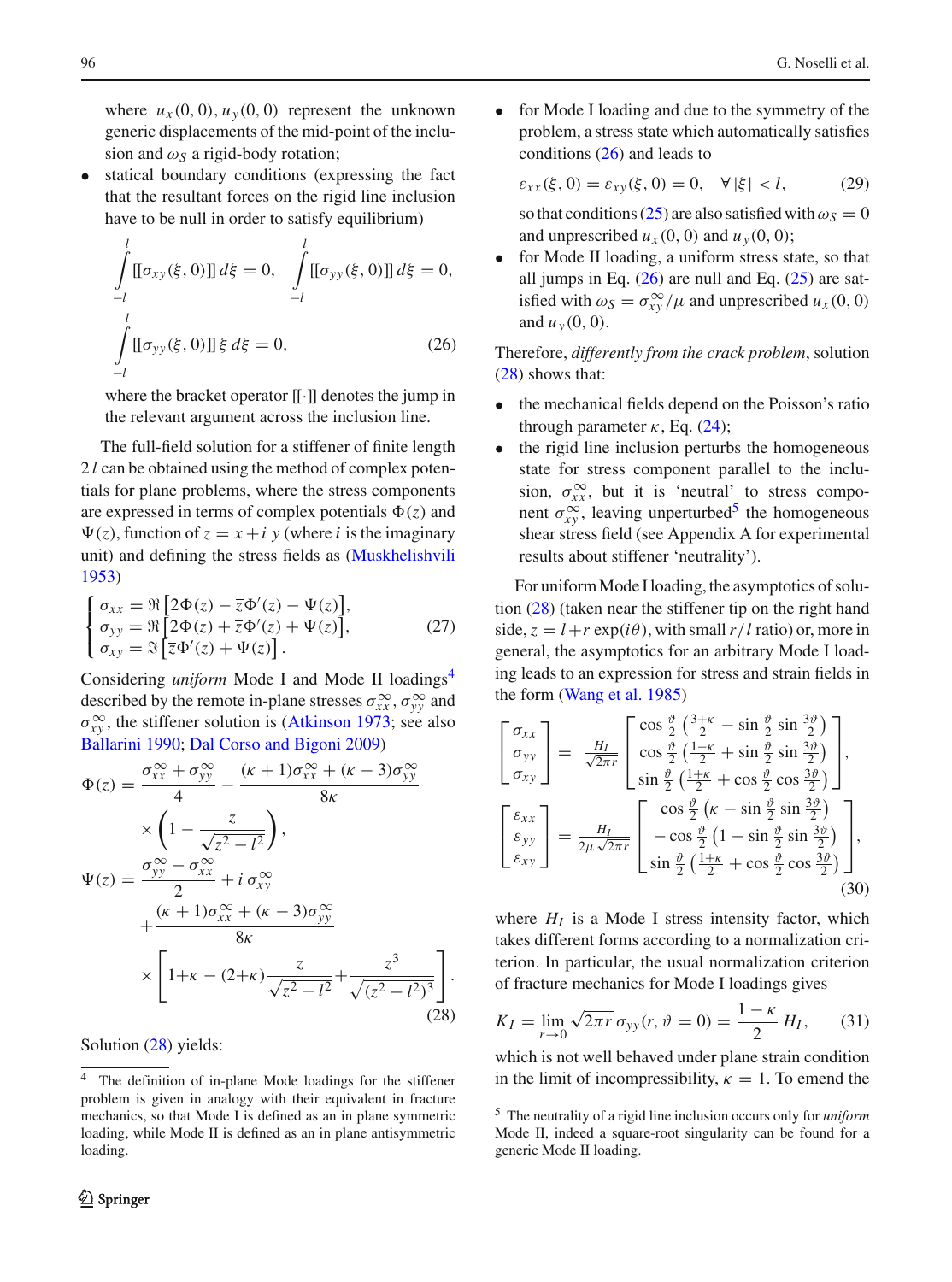problem of incompressibility, in agreement with [Wu](#page-12-13) [\(1990\)](#page-12-13), we introduce the following normalization

<span id="page-6-1"></span>
$$
K_I^{(\varepsilon)} = \lim_{r \to 0} 2\mu \sqrt{2\pi r} \, \varepsilon_{xx}(r, \vartheta = 0) = \kappa \, H_I. \tag{32}
$$

From the full-field solution [\(28\)](#page-5-1), we can now obtain the stress intensity factors for a rigid line inclusion under uniform Mode I loading at infinity, following the normalizations  $(31)$  and  $(32)$  in the forms

<span id="page-6-2"></span>
$$
K_I = \frac{1 - \kappa}{\kappa} \mu \varepsilon_{xx}^{\infty} \sqrt{\pi l}, \qquad K_I^{(\varepsilon)} = 2 \mu \varepsilon_{xx}^{\infty} \sqrt{\pi l}. \tag{33}
$$

Note that the definition  $(32)$  leads to the stress intensity factor  $(33)_{2}$  $(33)_{2}$ , which is similar to the analogous quantity (where 'remote strain' replaces 'remote stress') obtained for a crack using definition [\(31\)](#page-5-4). The analogy between the two definitions of stress intensity factor is connected to the difference of the fields that are constrained to assume null value within the inclusion, namely,  $\sigma_{yy}$  for the crack and  $\varepsilon_{xx}$  for the stiffener.

### **4 Experimental**

4.1 The production of samples containing thin, stiff inclusions

A photoelastic matrix material has been realized employing a commercial two-part epoxy resin (Crystal Resins© by Gedeo, 305 Avenue du pic de Bretagne, 13420 Gemenos, France), commonly used for producing highly transparent non-yellowing casts. Different samples have been made pouring the obtained blend (with resin and hardener in proportion of 1:1) in a PTFE mould (at the bottom of which the stiffener was kept orthogonal with the help of some cyanoacrylate drops used at his centre) and de-moulded after 48 h during which it has been kept at a constant temperature of 25 °C. To realize the stiffener, we have used a 0.1 and 0.05 mm thick steel sheets, with a superficial rugosity improved (to enhance adhesion) using a fine (P 500) sandpaper.

With this technique we have realized and tested fifteen samples, which have all given the same qualitative results. For brevity, we report here the results obtained from five samples tested after 1 week from de-moulding (and labeled S1, S2, S3, S4 and S5 in the following). Samples S1–S4 have dimensions  $100 \text{ mm} \times 260 \text{ mm} \times$ 5 mm (see Fig. [7\)](#page-6-3), while sample S5 has a reduced thickness of 3 mm. The samples contain stiffeners centered



<span id="page-6-3"></span>**Fig. 7** Two-part epoxy resin samples (S1, S2, S3, S4, S5) containing 0.1mm (samples S1–S4) and 0.05mm (sample S5) thick steel laminae of different lengths ({20; 30; 40} mm for samples S1–S3, 20mm for sample S4 and 30mm for sample S5). The thickness of samples S1–S4 is 5mm, while sample S5 is 3mm thick

within the matrix and arranged parallel to the larger side, in particular:

- S1, S2 and S3 contain a single inclusion of thickness 0.1 mm, respectively with length  $2 l = \{20, 30, 40\}$ mm;
- S4 contains two collinear inclusions of thickness 0.1 mm and length  $2l = 20$  mm with their tips at a distance of 10 mm;
- S5 contains a single inclusion of thickness 0.05 mm and length  $2 l = 30$  mm.

#### <span id="page-6-0"></span>4.2 Photoelastic experiments

Experiments have been performed with a linear and a circular (with quarterwave retarders for 560 nm) polariscope (dark field arrangement and equipped with a white and sodium vapor lightbox at  $\lambda = 589.3$  nm, purchased from Tiedemann & Betz), designed by us and manufactured at the University of Trento.<sup>[6](#page-6-4)</sup> Photos have been taken with a Nikon D200 digital camera,

<span id="page-6-4"></span><sup>6</sup> A detailed descriptions of our polariscope can be found on [http://www.ing.unitn.it/dims/laboratories/structural\\_modeling\\_](http://www.ing.unitn.it/dims/laboratories/structural_modeling_photoelasticity.php) [photoelasticity.php](http://www.ing.unitn.it/dims/laboratories/structural_modeling_photoelasticity.php) while general description of photoelastic experimental techniques can be found in [Coker and Filon](#page-12-14) [\(1957](#page-12-14)) and [Frocht](#page-12-15) [\(1965\)](#page-12-15).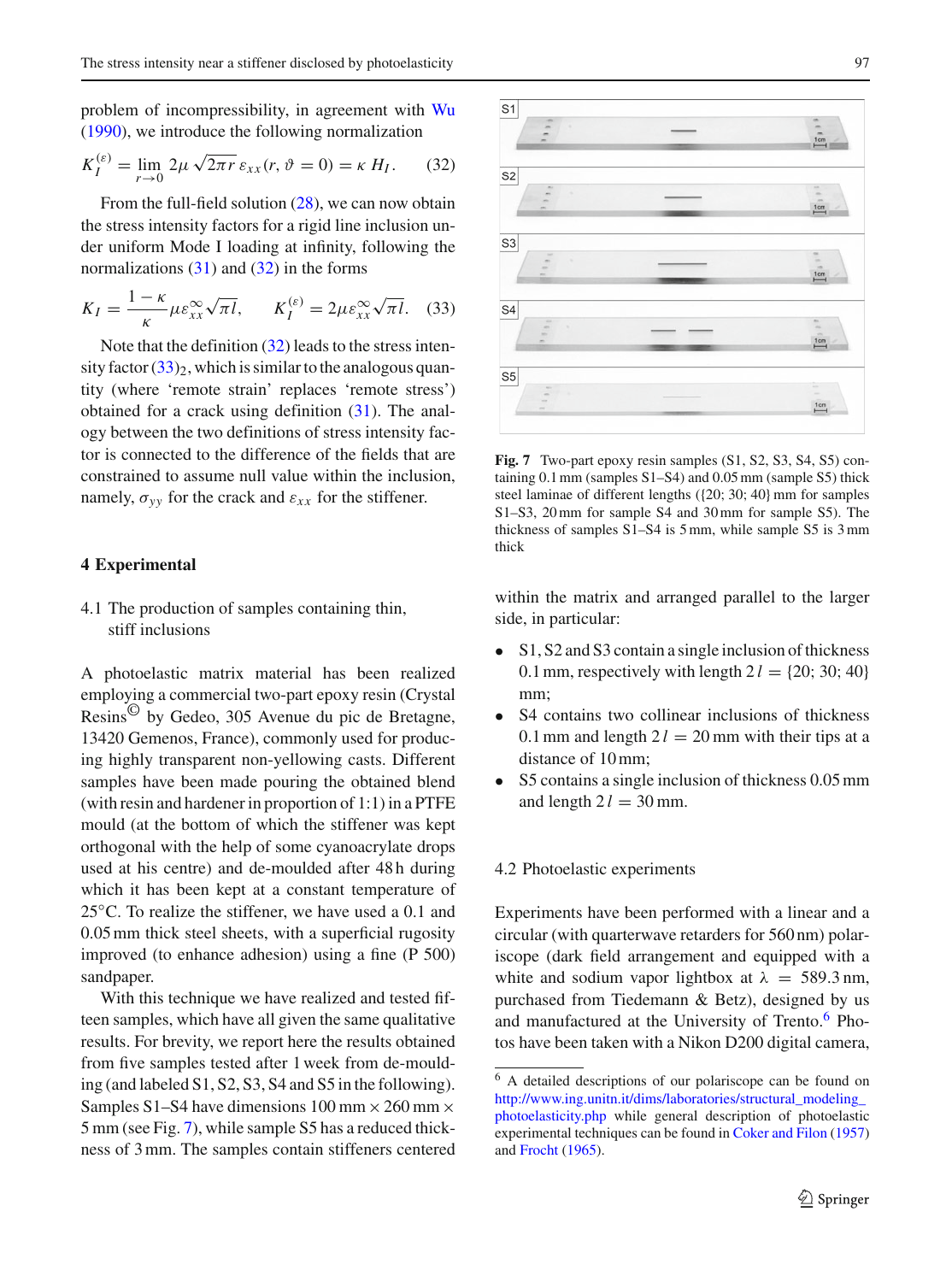equipped with a AF-S micro Nikkor (105 mm, 1:2.8G ED) lens and with a AF-S micro Nikkor (70–180 mm, 1:4.55.6 D) lens for details. Monitored with a thermocouple connected to a Xplorer GLX Pasco©, the temperature near the samples during experiments has been found to lie around 22.5◦C, without sensible oscillations. Near-tip fringes have been captured with a Nikon SMZ800 stereozoom microscope equipped with Nikon Plan Apo 0.5x objective and a Nikon DS-Fi1 high-definition color camera head.

The samples have been loaded by prescribing vertical dead loads (parallel to the stiffener) increasing from<sup>7</sup> 0–50 N (with steps of 5 N). Data have been acquired after 5 min from the instant of load application in order to damp down the largest amount of viscous deformation, noticed as a settlement of the fringes, which follows displacement stabilization. Releasing the applied load after the maximum amount of  $50N$ , all the samples at rest showed no perceivably residual stresses in the whole specimen.

In Fig. [8](#page-8-0) (which is the counterpart of Fig. [1,](#page-2-0) but taken under monochromatic light) photoelastic fringes detected on the samples S1, S2 and S3 loaded at 50 N are compared all together with the linear elastic solu-tion [\(28\)](#page-5-1) in plane strain,  $8$  with a Poisson's ratio<sup>9</sup> equal to 0.45 and  $\sigma_{xx}^{\infty} = 0.116 \text{ MPa}$ , equal to the nominal stress applied to the samples. In order to report results of three samples with different stiffener lengths in the same figure, we have scaled down the photos in a way that all the stiffeners appear to have the same length, so that self-similarity of the elastic solution allows us to conclude that the fringes have to be the same, a circumstance fully verified in the experiments.

We can note from Fig. [8](#page-8-0) that (i) the linear elastic solution is in a very good *quantitative* agreement with the photoelastic results and (ii) being the material almost incompressible, the mid-point of inclusion corresponds to an in-plane pressure stress state, i.e.  $\Delta \sigma \approx 0$ , so that the zone looks black and the fringe order is 0.

#### 4.3 Hunting the near-tip singular field

Singularities cannot exist in reality, since the stress cannot become infinite in any real material. However, the investigation of the behaviour in the vicinity of a singularity is of crucial importance in assessing an elastic solution and its domain of validity.

For all samples, the count of fringes has been possible directly on the photos, producing results shown in Figs. [2,](#page-3-0) [9](#page-8-1) and [11,](#page-9-0) where the stress along the stiffener line  $y = 0$  is reported for the experimental quantifications and compared with the asymptotic and full-field elastic solutions.

Differently from samples S1 and S3, the specimen S2 was optically pure until near the tip of the stiffener (in the outside region), so that, with the aid of an optical stereomicroscope (a Nikon SMZ800), we have been able to detail the very near-tip fringes in the direction outward to the stiffener (in the inward direction the optical purity was compromised by the cyanoacrylate used to fix the stiffener before pouring the resin), until a distance from the tip of the same order of the stiffener thickness (0.1 mm), see Fig. [2.](#page-3-0) It has been possible to count twenty different fringes, corresponding to a stress concentration equal to seven. A stress concentration equal to eight has been obtained testing sample S5, which however has suffered a delayed near-tip microscopic failure just an instant after we had finished counting twenty-three fringes.

The near-stiffener failure of specimen S5 is shown in Fig. [10](#page-9-1) (taken with the Nikon SMZ800 stereomicroscope), evidencing a 'spear' shape of the near-tip fracture, which we have found to be the typical failure mode in all our samples (see also [Dal Corso et al.](#page-12-5) [2008,](#page-12-5) their Fig. [7\)](#page-6-3). Although our experiments are not conclusive on this aspect, debonding is not observed along the long edges defining the stiffener line, so that the spear-shaped fracture seems to involve debonding only along the short edge (0.05 mm  $\times$ 3 mm in the experiment reported in Fig. [10\)](#page-9-1) of the stiffener tip.

Considering the Figs. [9](#page-8-1) and [2,](#page-3-0) we may observe that the stress raises near the tip of the stiffener in very good quantitative agreement with the elastic solution, to decrease at a distance 1.5 *l* to 110% of the remote

<span id="page-7-0"></span>Note that a further load of  $8N$  corresponding to the grasp weight has been taken into account.

<span id="page-7-1"></span><sup>&</sup>lt;sup>8</sup> The state in the vicinity of a stiffener can be considered a plane strain state, since the inclusion imposes null deformation on its surface and therefore in the out-of-plane direction. The comparison of the fields obtained from the experiments and from the analytical solution under plane strain condition proves the validity of this statement.

<span id="page-7-2"></span><sup>&</sup>lt;sup>9</sup> For the matrix material employed in our experiments, we have estimated the value of the Poisson's ratio using optical measurements, performed until large deformations occurred. Due to the known difficulties in measuring the Poisson's ratio, these measures have to be taken with care, so that we have estimated  $v = 0.45$ , with an error that can arrive to 20%.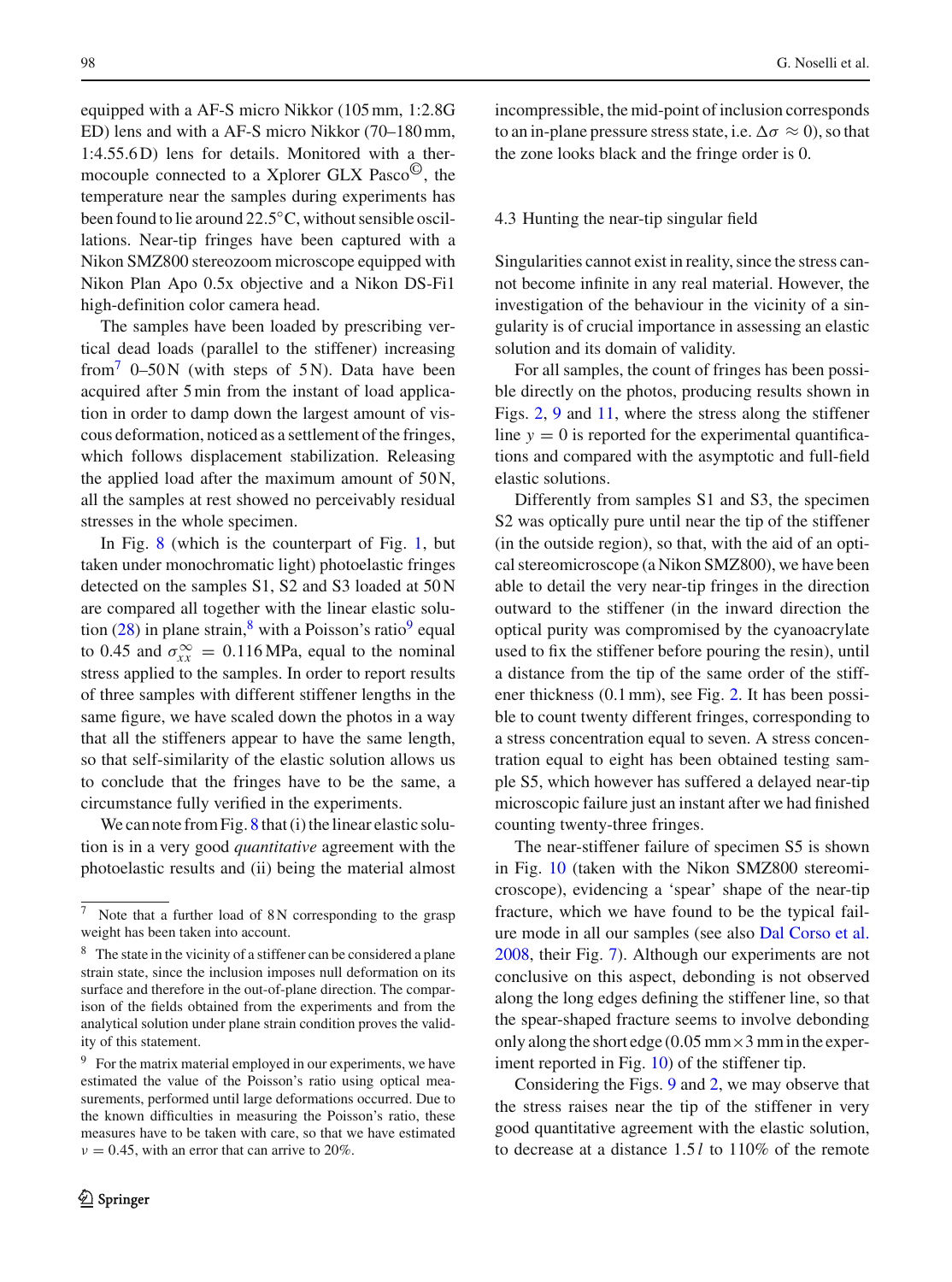

<span id="page-8-0"></span>**Fig. 8** Monochromatic photoelastic fringes revealing the in-plane principal stress difference field near a thin line inclusion (a 0.1mm thick steel platelet) embedded in an elastic matrix (a two-component 'soft' epoxy resin) compared to the elastic solution (in plane strain, with Poisson's ratio equal to 0.45 and

using the nonlinear law (19) for  $f_{\sigma}^{(n)}$ ). The image is the composition of three different photos taken for different stiffener lengths [2*l*= 20mm (sample S1), 30mm (sample S2), and 40mm (sample S3)], scaled down according to self-similarity to provide the same stress fields

<span id="page-8-1"></span>



stress  $\sigma_{xx}^{\infty}$ . From these figures we may note that the elastic solution remains valid until very near to the stiffener tip (0.1 mm), so that the asymptotic approximation has a range of validity in an annular zone with an external radius equal to *l*/3 (and corresponding to a 20% discrepancy with the full-field solution).

A special comment is related to Fig. [11,](#page-9-0) where we see that the interaction between two collinear stiffeners (when their tips are at a distance *l* from each other) is not strong enough to completely invalidate the solution for the single stiffener, which is still shown to reproduce very well the stress field in the experiment.

In closure of this Section we mention that, although all our experimental results have been interpreted using the nonlinear law for the fringe material parameter  $f_{\sigma}^{(n)}$ , Eq. [\(19\)](#page-3-5), the assumption of a constant value for the fringe material parameter does not alter substantially

the results. A discussion on this point is deferred to Appendix B.

# 4.4 Determination of stress intensity factor  $K_I^{(\varepsilon)}$

In the literature, photoelastic experiments on fracture have mainly been conducted with the purpose of providing a quantitative description of the introduced singularity through the determination of the stress intensity factor  $K_I$ , a quantity which is usually determined through the so-called 'two- three- and fourparameter methods' [reviewed by [Østervig](#page-12-0) [\(1987\)](#page-12-0)], based on a procedure proposed by [Irwin](#page-12-16) [\(1958](#page-12-16)). However, our purpose here is different, since we want to experimentally validate the analytical value of stress intensity factor  $K_I^{(\varepsilon)}$  for a uniform Mode I at infinity, Eq.  $(33)_2$  $(33)_2$ . To this purpose, we note that applying the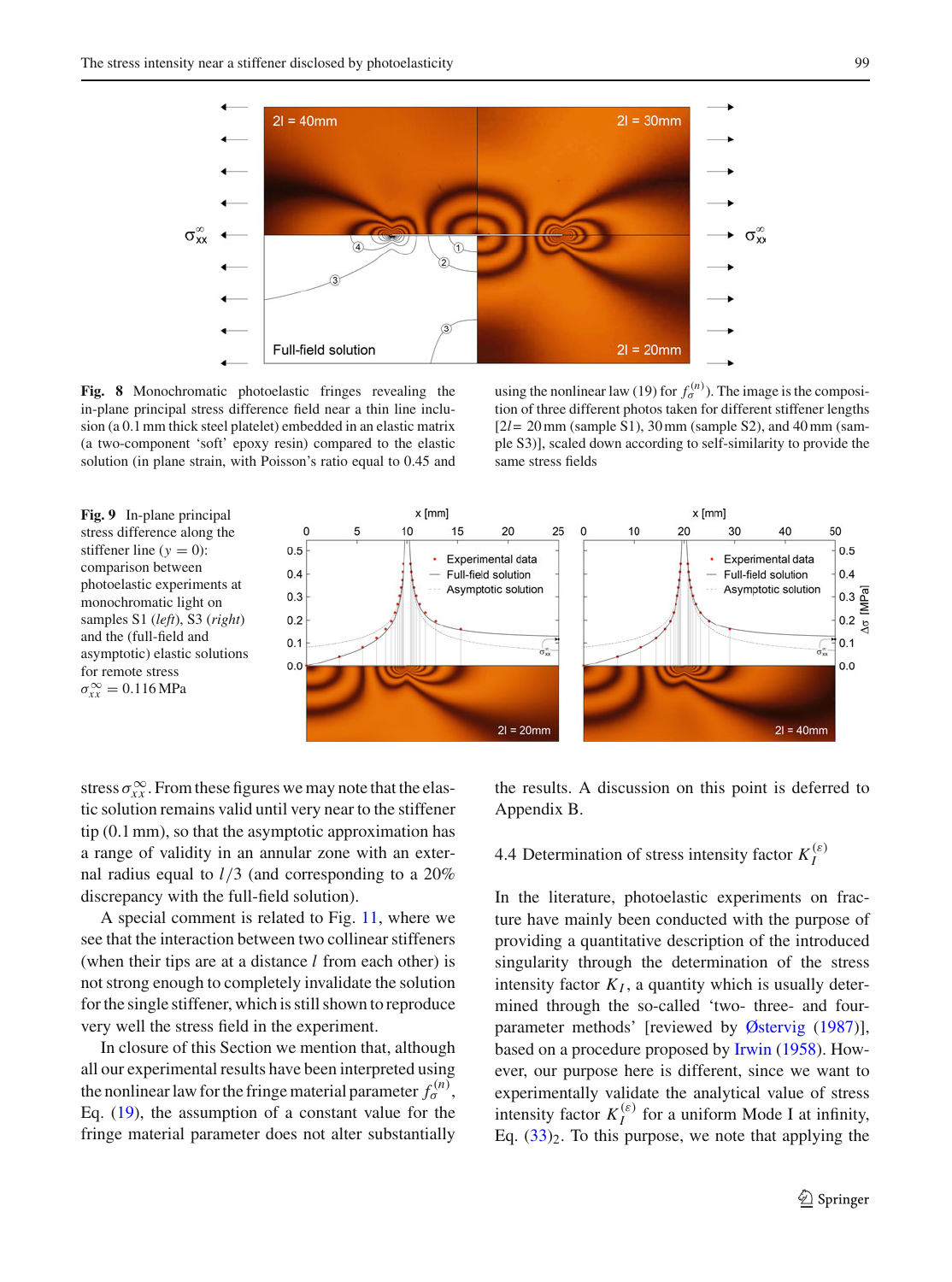

**Fig. 10** Monochromatic photoelastic fringes near the stiffener tip of sample S5, which has suffered a delayed failure after loading. A 'spear-shaped' microscopic fracture is visible at the tip of the stiffener (having a thickness 0.05mm)

<span id="page-9-1"></span>

<span id="page-9-0"></span>**Fig. 11** In-plane principal stress difference along the stiffener line (*y* = 0): comparison between photoelastic experiment at monochromatic light on sample S4 (containing two stiffeners) and the full-field elastic solution relative to a single stiffener, for remote stress  $\sigma_{xx}^{\infty} = 0.116 \text{ MPa}$ . Note that the distance between the stiffeners (equal to the inclusion half-length) is not close enough that to invalidate the single inclusion solution

two–parameter method [\(Irwin 1958\)](#page-12-16) to the asymptotics of the stiffener  $(30)$ , the introduction of a 'uniform stress parameter' yields unrealistic (experimentally not observed) corners of the predicted fringes along the stiffener line. For this reason, instead using the two– parameter method or its variants, we have found more suited the recent approach proposed by [Chen](#page-12-17) [\(1996\)](#page-12-17) based on the experimental measure of the area enclosed within two isochromatic fringes.

Following this approach, the area between two isochromatic fringes can be related to the stress intensity factor via the asymptotic solution and the optical properties of the material. Applied to the rigid line

inclusion problem, the stress intensity factor takes an expression different from that defined for a crack, which is the following (referred to two different fringes numbered *N* and *M* and the associated nominal quantities)

<span id="page-9-2"></span>
$$
K_{I}^{(\varepsilon)} = 2\kappa \frac{M f_{\sigma,M}^{(n)} N f_{\sigma,N}^{(n)}}{t_0}
$$
  
 
$$
\times \sqrt[4]{\frac{2\pi (A_N - A_M)}{(8\kappa^4 + 16\kappa^3 + 20\kappa^2 + 12\kappa + 3)\left[ (M f_{\sigma,M}^{(n)})^4 - (N f_{\sigma,N}^{(n)})^4 \right]}},
$$
(34)

where  $A_i(i = N, M)$  is the area enclosed within the two isochromatic fringes with order *N* and *M*, representing the only quantity that has to be measured in order to estimate the stress intensity factor  $K_I^{(\varepsilon)}$ .

Since formula [\(34\)](#page-9-2) is obtained from the Mode I asymptotic fields  $(30)$ , its application becomes more accurate the closer are the fringes to the stiffener tip. However, the asymptotic solution (referring for the moment to the right stiffener tip) evidences a symmetry (with respect to  $x = +l$ ) of the areas between two fringes, which cannot be perfectly verified in any real experiment. Therefore, we propose the three estimates of  $K_I^{(\varepsilon)}$  which give the same results, would the symmetry be exactly verified. In addition to the direct measure of the area between two fringes, labeled 'total' in Table [1,](#page-10-0) we propose the measure labeled '2-left' (labeled '2-right'), corresponding to twice the area enclosed between two fringes observed for  $x \leq l$  (for  $x > l$ ). Note that 'total' corresponds to the average of '2-left' and '2-right'.

The data reported in Table [1](#page-10-0) have been measured with reference to the fringe patterns shown in Figs. [2](#page-3-0) and [9.](#page-8-1) The measures of the area between fringes has been normalized through division by the square of the stiffener length.

From the values reported in Table [1,](#page-10-0) the estimations of stress intensity factor  $K_I^{(e)}$  have been calculated with Eq. [\(34\)](#page-9-2) and reported in Fig. [12](#page-10-1) and in Table [2](#page-10-2) (where the ratio between experimental  $K_{I,\text{exp}}^{(\varepsilon)}$  and theoretical<sup>[10](#page-9-3)</sup>  $K_{I,th}^{(\varepsilon)}$  values of stress intensity factors is reported, so that value of 1 means perfect adherence between theory and measure).

From Table [2](#page-10-2) we can conclude that:

<span id="page-9-3"></span><sup>&</sup>lt;sup>10</sup> The theoretical values of the stress intensity factor  $K_{I,th}^{(\varepsilon)}$  have been calculated from Eq. [\(33\)](#page-6-2)<sub>2</sub> under plane strain condition, using the estimated Poisson's ratio and the remote stress  $\sigma_{xx}^{\infty} = 0.116 \text{ MPa}.$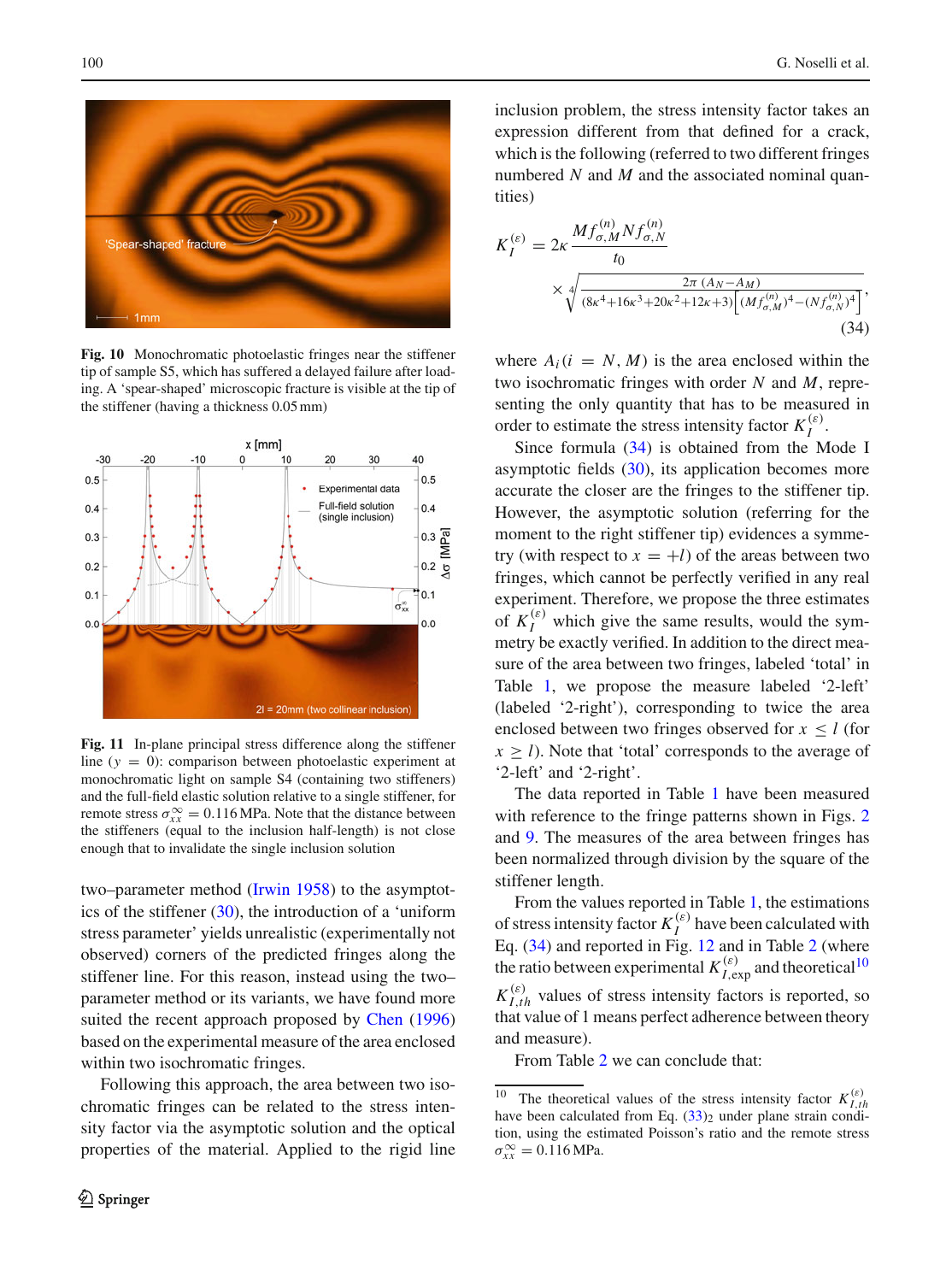| Reference<br>Area | Fringe orders<br>$N-M$ | $(A_N - A_M)/l^2$ |              |              | Mean   | Variance                |
|-------------------|------------------------|-------------------|--------------|--------------|--------|-------------------------|
|                   |                        | $2l = 20$ mm      | $2l = 30$ mm | $2l = 40$ mm |        |                         |
|                   | $5 - 6$                | 0.0171            | 0.0174       | 0.0153       | 0.0166 | $0.1345 \times 10^{-5}$ |
| $2$ -left         | $6 - 7$                | 0.0094            | 0.0087       | 0.0071       | 0.0084 | $0.1409 \times 10^{-5}$ |
|                   | $7 - 8$                | 0.0058            | 0.0045       | 0.0038       | 0.0047 | $0.1017 \times 10^{-5}$ |
|                   | $5 - 6$                | 0.0511            | 0.0479       | 0.0394       | 0.0461 | $3.6347 \times 10^{-5}$ |
| $2$ -right        | $6 - 7$                | 0.0183            | 0.0180       | 0.0152       | 0.0172 | $0.2907 \times 10^{-5}$ |
|                   | $7 - 8$                | 0.0087            | 0.0084       | 0.0071       | 0.0080 | $0.0667 \times 10^{-5}$ |
|                   | $5 - 6$                | 0.0341            | 0.0326       | 0.0273       | 0.0314 | $1.2706 \times 10^{-5}$ |
| Total             | $6 - 7$                | 0.0139            | 0.0133       | 0.0112       | 0.0128 | $0.2068 \times 10^{-5}$ |
|                   | 7–8                    | 0.0072            | 0.0064       | 0.0054       | 0.0064 | $0.0786 \times 10^{-5}$ |

<span id="page-10-0"></span>**Table 1** Measures of the area between fringes *N* and *M* (divided by the square of the stiffener length)  $(A_N - A_M)/l^2$  for the fringe patterns shown in Figs. [2](#page-3-0) and [9](#page-8-1)



<span id="page-10-1"></span>**Fig. 12** Stress intensity factor  $K_I^{(\varepsilon)}$  versus semi-length of stiffener, *l*. Theoretical curve and measured values, the latter reported in Table [2](#page-10-2)

• the values of  $K_{I, \text{exp}}^{(\varepsilon)}/K_{I, th}^{(\varepsilon)}$  range between the minimum value of 0.8954 and the maximum of 1.2111, with a mean value 1.0442 and a standard deviation 0.0903;

<span id="page-10-2"></span>**Table 2** Estimate of the ratio between measured and theoretical stress intensity factor,  $K_{I,exp}^{(\varepsilon)}/K_{I,th}^{(\varepsilon)}$ , for the fringe patterns shown in Figs. [2](#page-3-0) and [9](#page-8-1) obtained with the area reported in

- fringes closer to the stiffener tip give smaller error in the estimation of stress intensity factor;
- at same fringe order, the smaller error in the estimation of stress intensity factor is obtained for the ' 2-left' area criterion.

### **5 Conclusions**

The *singular*stress field around a rigid line inclusion in an elastic matrix represents an *excellent approximation* to the photoelastic fringes visible in a two-component epoxy resin material containing thin steel laminae. The experiments provide a superb quantitative validation of the elastic model until a distance from the inclusion tip on the same order of its thickness and corresponding to a stress concentration up to seven. An accurate esti-

Table [1.](#page-10-0) (A value of 1 means perfect adherence between theory and measured values)

| Reference<br>Area | Fringe orders<br>$N-M$ | $/K_{I,th}^{(\varepsilon)}$<br>$K_{I,exp}^{(\varepsilon)}/$ |              |              | Mean   | Variance                |
|-------------------|------------------------|-------------------------------------------------------------|--------------|--------------|--------|-------------------------|
|                   |                        | $2l = 20$ mm                                                | $2l = 30$ mm | $2l = 40$ mm |        |                         |
|                   | $5 - 6$                | 0.9216                                                      | 0.9253       | 0.8954       | 0.9141 | $0.2657 \times 10^{-3}$ |
| $2$ -left         | $6 - 7$                | 0.9716                                                      | 0.9510       | 0.9049       | 0.9425 | $1.1664 \times 10^{-3}$ |
|                   | $7 - 8$                | 1.0190                                                      | 0.9572       | 0.9167       | 0.9643 | $2.6541 \times 10^{-3}$ |
|                   | $5 - 6$                | 1.2111                                                      | 1.1918       | 1.1350       | 1.1793 | $1.5650 \times 10^{-3}$ |
| $2$ -right        | $6 - 7$                | 1.1468                                                      | 1.1418       | 1.0948       | 1.1278 | $0.8230 \times 10^{-3}$ |
|                   | $7 - 8$                | 1.1287                                                      | 1.1187       | 1.0745       | 1.1073 | $0.8319 \times 10^{-3}$ |
|                   | $5 - 6$                | 1.0947                                                      | 1.0829       | 1.0358       | 1.0711 | $0.9711 \times 10^{-3}$ |
| Total             | $6 - 7$                | 1.0699                                                      | 1.0592       | 1.0132       | 1.0474 | $0.9076 \times 10^{-3}$ |
|                   | $7 - 8$                | 1.0780                                                      | 1.0475       | 1.0049       | 1.0435 | $1.3481 \times 10^{-3}$ |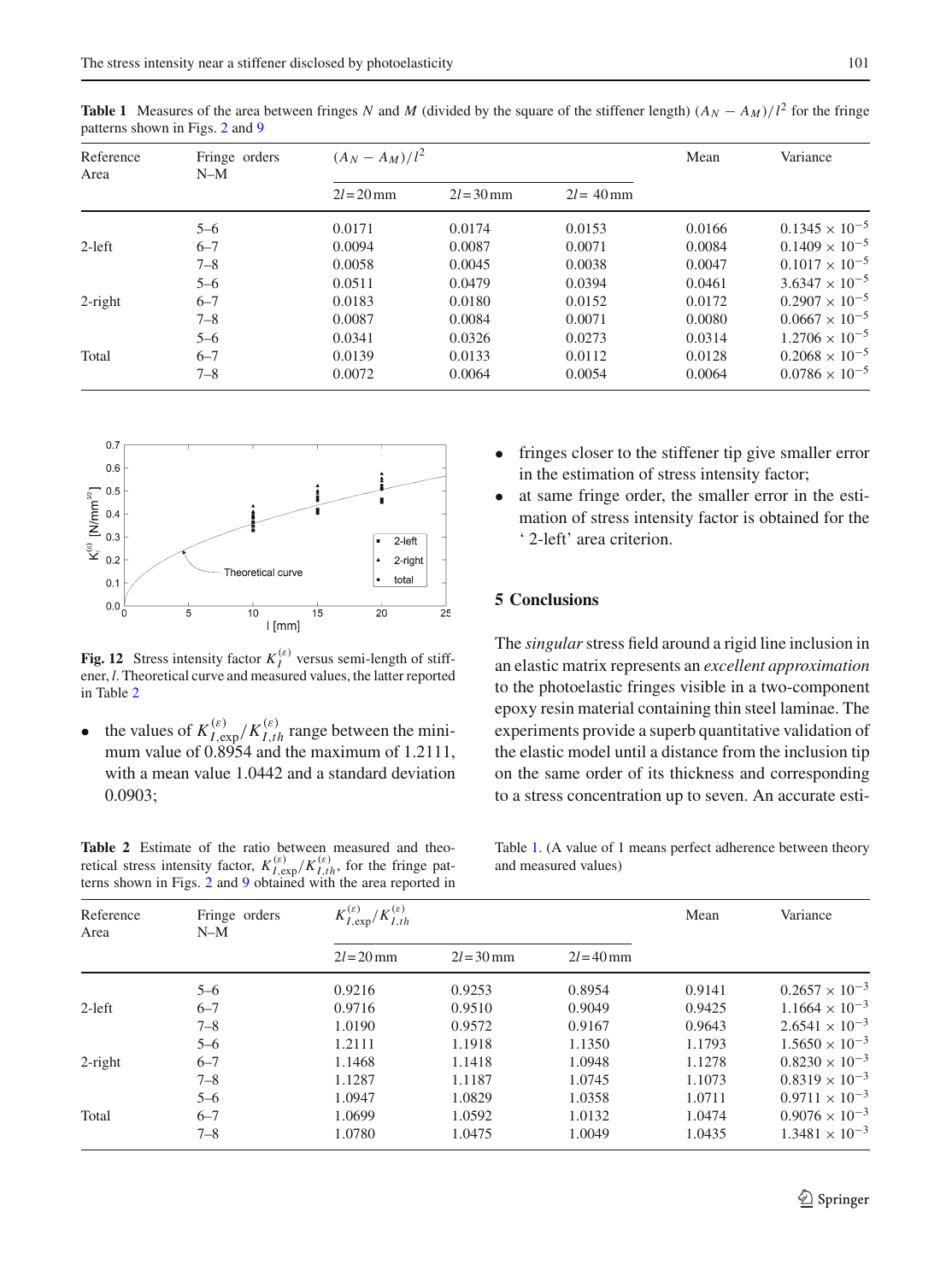mation of the stress intensity factor has been provided by extension of a method used for fracture.

**Acknowledgments** The authors gratefully acknowledge financial support from PRIN grant n. 2007YZ3B24 'Multi-scale Problems with Complex Interactions in Structural Engineering' financed by Italian Ministry of University and Research.

## **Appendix A: Stiffener neutrality under uniform Mode II loading conditions (uniform shear parallel to the inclusion line)**

The stiffener neutrality to uniform shear stress states has been experimentally verified imposing to the sample S2 a simple shear deformation parallel to the inclusion. The shear deformation has been estimated from the deformation of a rectangle drawn (with a pen on the sample surface) with the edges parallel and orthogonal to the inclusion line in the undeformed configuration (Fig. [13](#page-11-0) on the left). Photoelastic results of the simple shear test are reported in Fig. [13,](#page-11-0) where global shear strain  $\varepsilon_{xy}$  is (approximately) 2.5% (centre) and 5%

(right). Higher deformations were precluded by outof-plane buckling of the sample.

From the figure we conclude that the stiffener leaves almost unperturbed the imposed shear stress state, so that concentration of stress around the inclusion is not visible. Note that this shear deformation,  $\varepsilon_{xy}^{\infty}$ , is quantitatively equivalent to the maximum elongation,  $\varepsilon_{xx}^{\infty}$ , imposed during the experiments described in Sect. [4.2](#page-6-0) and disclosing a strong focussing of the stress/strain field around the stiffener tips.

## **Appendix B: Results obtained with constant material fringe parameter**

All our experimental results have been interpreted using the proposed nonlinear law for the fringe material parameter  $f_{\sigma}^{(n)}$ , Eq. [\(19\)](#page-3-5), but the the assumption of a constant value for the fringe material parameter does not alter qualitatively results. It may be therefore of interest to quantify how the data result quantitatively affected. The photoelastic fringes shown in Fig. [8](#page-8-0) are reported in Fig. [14](#page-11-1) and compared this time to the



<span id="page-11-0"></span>**Fig. 13** Photoelastic fringes for in-plane principal stress difference around a stiffener subjected to a simple shear  $(\varepsilon_{xy}^{\infty})$  parallel to the inclusion line at different stages of deformation  $(\varepsilon_{xy}^{\infty} = \{0; 2.5; 5\})$ %). The shearing deformation can be estimated from the distortion of the rectangle drawn (with a pen

on the surface of the sample) with edges parallel and orthogonal to the stiffener in the unloaded configuration (on the *left*). The homogeneity of the fields demonstrates the stiffener neutrality for uniform Mode II loading

<span id="page-11-1"></span>